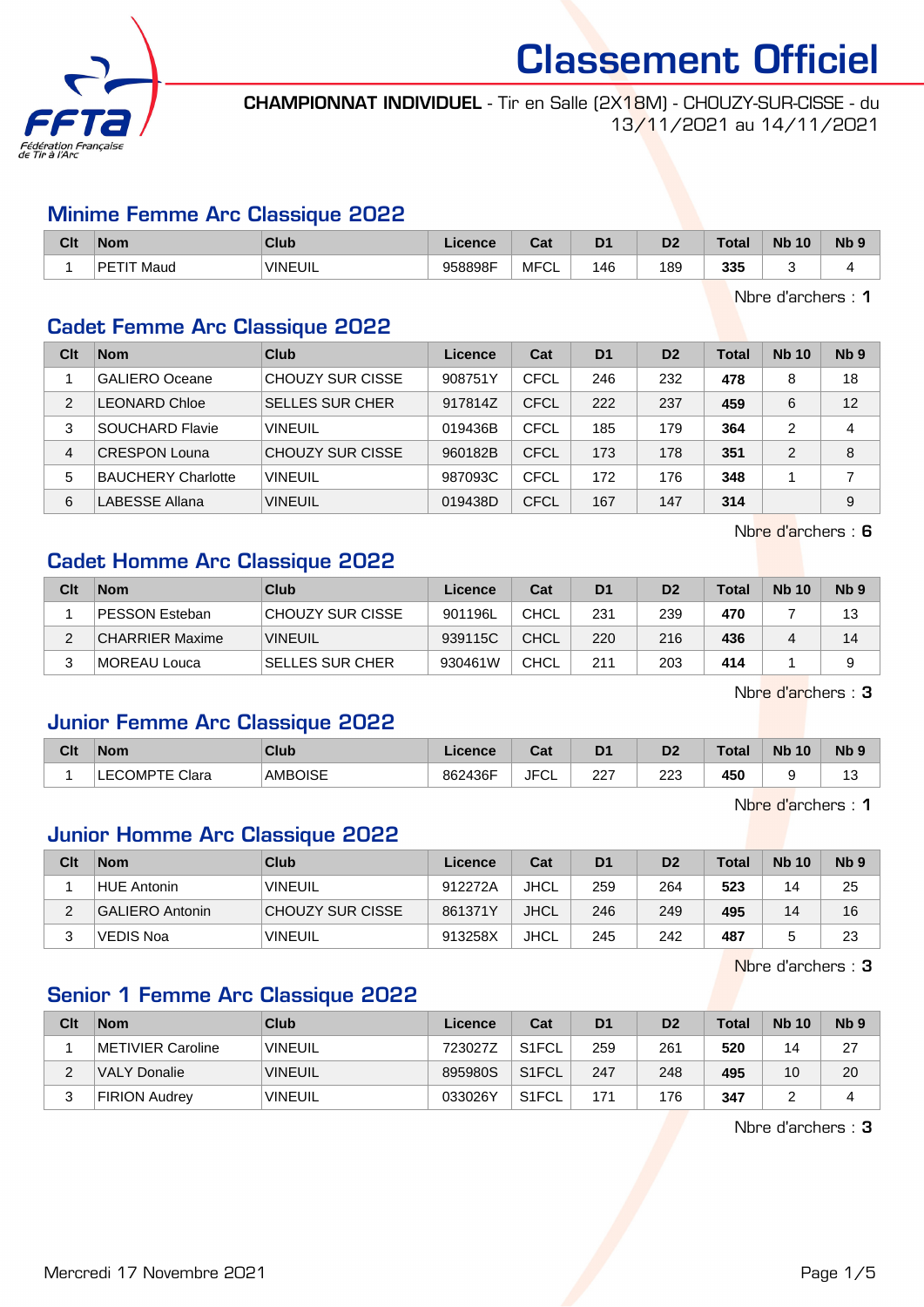

CHAMPIONNAT INDIVIDUEL - Tir en Salle (2X18M) - CHOUZY-SUR-CISSE - du 13/11/2021 au 14/11/2021

### Senior 1 Homme Arc Classique 2022

| Clt | Nom           | <b>Club</b>   | Licence | ∩~'<br>⊍aι         | D <sub>1</sub>                | D?<br>יש | <b>Total</b> | <b>Nb</b><br>10 | N <sub>b</sub> <sub>9</sub> |
|-----|---------------|---------------|---------|--------------------|-------------------------------|----------|--------------|-----------------|-----------------------------|
|     | SIMONIN Katin | 'BLOIS A.D.A. | 788881E | S <sub>1</sub> HCL | $\overline{\phantom{a}}$<br>∼ | 104      | 17C          |                 |                             |

Nbre d'archers : 1

# Senior 2 Femme Arc Classique 2022

| Clt           | <b>Nom</b>                  | Club                    | Licence | Cat                | D <sub>1</sub> | D <sub>2</sub> | <b>Total</b> | <b>Nb 10</b> | N <sub>b</sub> <sub>9</sub> |
|---------------|-----------------------------|-------------------------|---------|--------------------|----------------|----------------|--------------|--------------|-----------------------------|
|               | NIKITINA Irina              | <b>VINEUIL</b>          | 963240A | S <sub>2</sub> FCL | 250            | 255            | 505          | 11           | 23                          |
| $\mathcal{P}$ | <b>PARENT Corinne</b>       | <b>SELLES SUR CHER</b>  | 424726J | S <sub>2</sub> FCL | 245            | 243            | 488          | 10           | 17                          |
| 3             | <b>FLORENCE Marie Odile</b> | <b>CHOUZY SUR CISSE</b> | 932913L | S <sub>2</sub> FCL | 217            | 192            | 409          | 5            | 8                           |
| 4             | <b>HAMON Cindy</b>          | <b>ROMORANTIN</b>       | 760989M | S <sub>2</sub> FCL | 198            | 207            | 405          | 6            | 11                          |
| 5             | CHAMBARET Magali            | <b>CHOUZY SUR CISSE</b> | 977045F | S <sub>2</sub> FCL | 188            | 152            | 340          | 4            |                             |

Nbre d'archers : 5

# Senior 2 Homme Arc Classique 2022

| Clt            | <b>Nom</b>               | Club                        | <b>Licence</b> | Cat                | D <sub>1</sub> | D <sub>2</sub> | <b>Total</b> | <b>Nb 10</b> | Nb <sub>9</sub> |
|----------------|--------------------------|-----------------------------|----------------|--------------------|----------------|----------------|--------------|--------------|-----------------|
| 1              | <b>BOULAY Denis</b>      | <b>VINEUIL</b>              | 660682H        | S2HCL              | 265            | 261            | 526          | 20           | 17              |
| $\overline{2}$ | <b>LARCHET Freddy</b>    | <b>SELLES SUR CHER</b>      | 803038T        | S2HCL              | 256            | 265            | 521          | 14           | 24              |
| 3              | <b>BOUTTIER Alain</b>    | CHANCEAUX.SUR.CHOL<br>SILLE | 826446L        | S2HCL              | 262            | 256            | 518          | 20           | 10 <sup>°</sup> |
| $\overline{4}$ | <b>VALENTE Carlos</b>    | <b>SELLES SUR CHER</b>      | 791346J        | S <sub>2</sub> HCL | 251            | 263            | 514          | 12           | 22              |
| 5              | <b>GUYARD Philippe</b>   | <b>AMBOISE</b>              | 887319C        | S2HCL              | 256            | 246            | 502          | 16           | 16              |
| 6              | <b>CARROIS Laurent</b>   | BLOIS A.D.A.                | 662166W        | S2HCL              | 261            | 241            | 502          | 14           | 17              |
| $\overline{7}$ | LE LAIS Frederic         | <b>CHOUZY SUR CISSE</b>     | 925725Y        | S2HCL              | 237            | 241            | 478          | 8            | 17              |
| 8              | <b>MELSCOET Philippe</b> | <b>VINEUIL</b>              | 917155H        | S2HCL              | 228            | 247            | 475          | 8            | 14              |
| 9              | <b>OLLIVIER Thierry</b>  | BLOIS A.D.A.                | 947573W        | S2HCL              | 239            | 199            | 438          | 6            | 14              |
| 10             | <b>KRUMACKER John</b>    | <b>CHOUZY SUR CISSE</b>     | 825157K        | S2HCL              | 209            | 221            | 430          | 4            | 10              |
| 11             | <b>BAUDOIN Francois</b>  | <b>CHOUZY SUR CISSE</b>     | 003517Y        | S2HCL              | 160            | 167            | 327          | 5            | $\overline{2}$  |
| 12             | <b>MOREAU Cyril</b>      | <b>SELLES SUR CHER</b>      | 969305T        | S2HCL              | 69             | 99             | 168          | 1            | $\overline{2}$  |

Nbre d'archers : 12

# Senior 3 Femme Arc Classique 2022

| Clt | <b>Nom</b>                      | Club                    | Licence | r.,<br>val | D <sub>1</sub> | D <sub>2</sub> | Total | <b>N<sub>b</sub></b><br>10 | N <sub>b</sub> 9 |
|-----|---------------------------------|-------------------------|---------|------------|----------------|----------------|-------|----------------------------|------------------|
|     | <sup>-</sup> DRIAN Helene<br>டட | <b>CHOUZY SUR CISSE</b> | 984763V | S3FCL      | 146            | 185            | 331   |                            |                  |

Nbre d'archers : 1

# Senior 3 Homme Arc Classique 2022

| Clt | <b>Nom</b>           | Club              | Licence | Cat   | D <sub>1</sub> | D <sub>2</sub> | <b>Total</b> | <b>Nb 10</b>     | N <sub>b</sub> <sub>9</sub> |
|-----|----------------------|-------------------|---------|-------|----------------|----------------|--------------|------------------|-----------------------------|
|     | <b>THEREZE Serge</b> | <b>ROMORANTIN</b> | 864031P | S3HCL | 247            | 260            | 507          | 4                | 18                          |
| -   | <b>GALLENE Alain</b> | <b>VINEUIL</b>    | 596922D | S3HCL | 240            | 243            | 483          | $\Lambda$<br>. . | $\sqrt{2}$                  |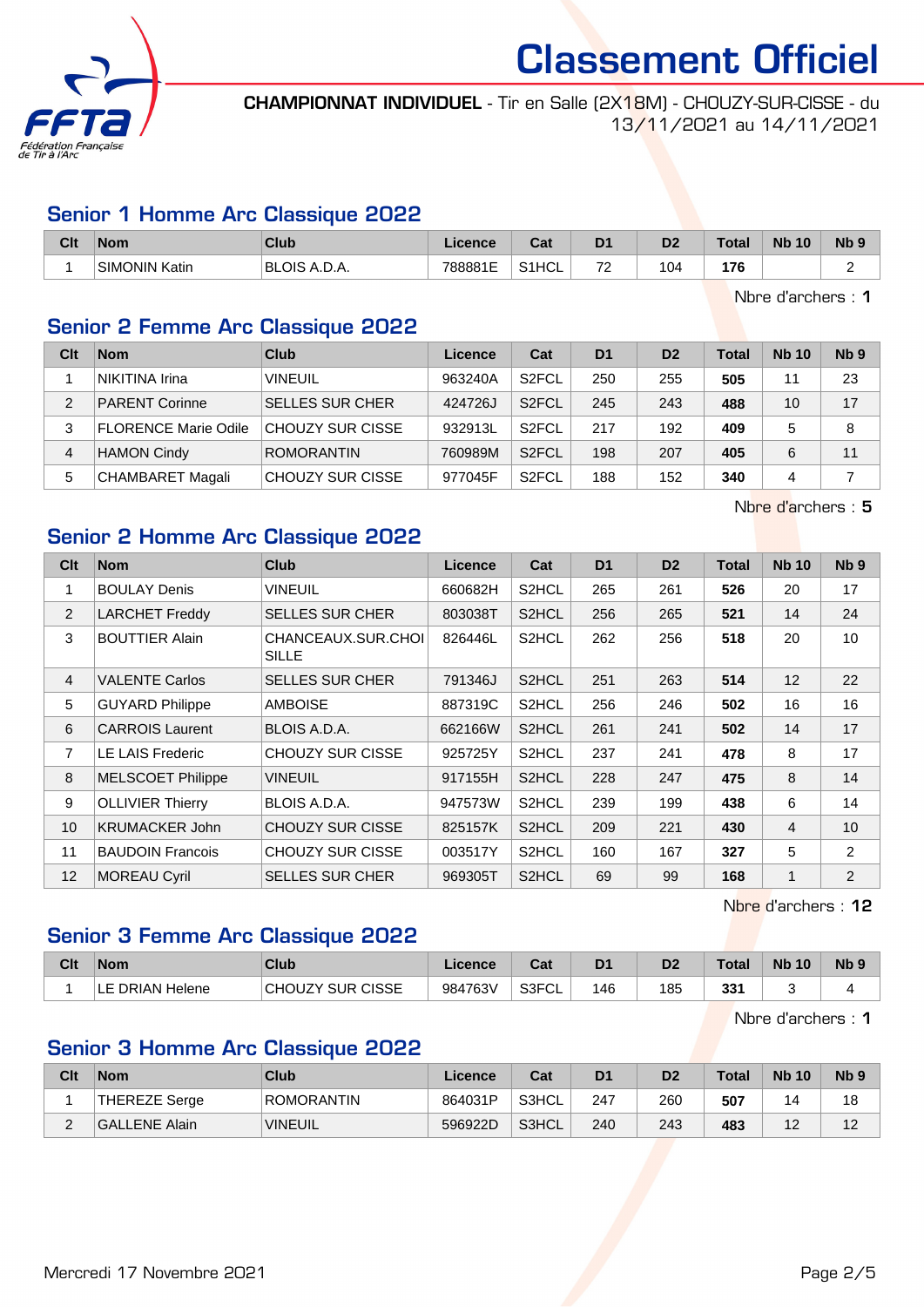

CHAMPIONNAT INDIVIDUEL - Tir en Salle (2X18M) - CHOUZY-SUR-CISSE - du 13/11/2021 au 14/11/2021

# Senior 3 Homme Arc Classique 2022 (Suite)

| Clt            | <b>Nom</b>               | Club              | Licence | Cat   | D <sub>1</sub> | D <sub>2</sub> | <b>Total</b> | <b>Nb 10</b> | N <sub>b</sub> <sub>9</sub> |
|----------------|--------------------------|-------------------|---------|-------|----------------|----------------|--------------|--------------|-----------------------------|
| 3              | ALLOPPE Bruno            | BLOIS A.D.A.      | 331225C | S3HCL | 231            | 234            | 465          | 11           | 9                           |
| $\overline{4}$ | MADIERE Yvon             | <b>ROMORANTIN</b> | 955239D | S3HCL | 219            | 238            | 457          |              | 14                          |
| 5              | <b>GOUINEAU Jacques</b>  | <b>CONTRES AC</b> | 275498E | S3HCL | 217            | 233            | 450          | 5            | 15                          |
| 6              | <b>PIRONNEAU Patrick</b> | CHOUZY SUR CISSE  | 933040Z | S3HCL | 213            | 235            | 448          | 10           | 13                          |
|                | <b>BAGRIN Daniel</b>     | BLOIS A.D.A.      | 840981K | S3HCL | 188            | 185            | 373          |              | 8                           |

Nbre d'archers : 7

# Junior Femme Arc à Poulies 2022

| Clt | <b>Nom</b>      | Club           | Licence | Col<br>val          | D <sub>1</sub> | D <sub>2</sub> | <b>Total</b> | <b>N<sub>b</sub></b><br>10 | <b>N<sub>b</sub></b> |
|-----|-----------------|----------------|---------|---------------------|----------------|----------------|--------------|----------------------------|----------------------|
|     | 'GUYARD Melissa | <b>AMBOISE</b> | 938301T | <b>JFCC</b><br>ັບບ⊤ | 248            | 242            | 490          |                            | ١O                   |

Nbre d'archers : 1

# Junior Homme Arc à Poulies 2022

| Clt | <b>Nom</b>            | Club     | icence       | ่ ี่ ี่ ่า ่<br>G⊲. | D <sub>1</sub> | D2  | <b>Total</b> | <b>N<sub>b</sub></b><br>10 | <b>Nb</b> |
|-----|-----------------------|----------|--------------|---------------------|----------------|-----|--------------|----------------------------|-----------|
|     | <b>HUE</b><br>Antonin | `VINEUIL | 912272A<br>. | <b>JHCC</b>         | 202            | 198 | 400          |                            | 20        |

Nbre d'archers : 1

# Senior 1 Femme Arc à Poulies 2022

| Clt | Nom                | Club                             | <b>Licence</b> | <b>Cost</b><br><b>Gal</b> | D <sub>1</sub> | D <sub>2</sub> | Total | <b>N<sub>b</sub></b><br>10 | <b>N<sub>b</sub></b> |
|-----|--------------------|----------------------------------|----------------|---------------------------|----------------|----------------|-------|----------------------------|----------------------|
|     | FRAIGNEAU Clemence | <b>AIGNAN</b><br><b>IMONT ST</b> | 662170A        | S <sub>1</sub> FCO        | 286            | 282<br>$-$     | 568   | ററ<br>۷C<br>__             | ົ<br>ےں              |

Nbre d'archers : 1

#### Senior 1 Homme Arc a Poulies 2022

| Clt | <b>Nom</b>       | Club             | Licence | Cat                | D <sub>1</sub> | D <sub>2</sub> | <b>Total</b> | <b>Nb 10</b> | N <sub>b</sub> <sub>9</sub> |
|-----|------------------|------------------|---------|--------------------|----------------|----------------|--------------|--------------|-----------------------------|
|     | ROCCHIA Stephane | <b>VINEUIL</b>   | 782543R | S <sub>1</sub> HCO | 285            | 279            | 564          | 31           | 24                          |
|     | LAURENCEAU Kevin | <b>VINEUIL</b>   | 814626N | S <sub>1</sub> HCO | 277            | 274            | 551          | 14           | 43                          |
|     | MARECHAL Loic    | CHOUZY SUR CISSE | 684937X | S <sub>1</sub> HCO | 262            | 240            | 502          |              | 30                          |

Nbre d'archers : 3

#### Senior 2 Homme Arc à Poulies 2022

| Clt | Nom              | Club             | Licence | Cat                | D <sub>1</sub> | D2  | Total | <b>Nb 10</b> | N <sub>b</sub> <sub>9</sub> |
|-----|------------------|------------------|---------|--------------------|----------------|-----|-------|--------------|-----------------------------|
|     | BOUCHENTOUF Eric | 'VINEUIL         | 439894W | S <sub>2</sub> HCO | 269            | 246 | 515   |              | 35                          |
|     | KAULT Emmanuel   | CHOUZY SUR CISSE | 964298A | S <sub>2</sub> HCO | 236            | 222 | 458   |              | 25                          |

Nbre d'archers : 2

#### Senior 3 Femme Arc à Poulies 2022

| Clt | <b>Nom</b>      | Club                   | <b>Licence</b> | r.,<br>val    | D <sub>1</sub> | D2  | Total      | <b>N<sub>b</sub></b><br>10 | N <sub>b</sub> <sub>9</sub> |
|-----|-----------------|------------------------|----------------|---------------|----------------|-----|------------|----------------------------|-----------------------------|
|     | LEMEE,<br>Anita | <b>SELLES SUR CHER</b> | 362586R        | S3FCO<br>ັບບ⊤ | 271<br>2 I     | 258 | 529<br>. . |                            | 35                          |

Mercredi 17 Novembre 2021 **Page 3/5**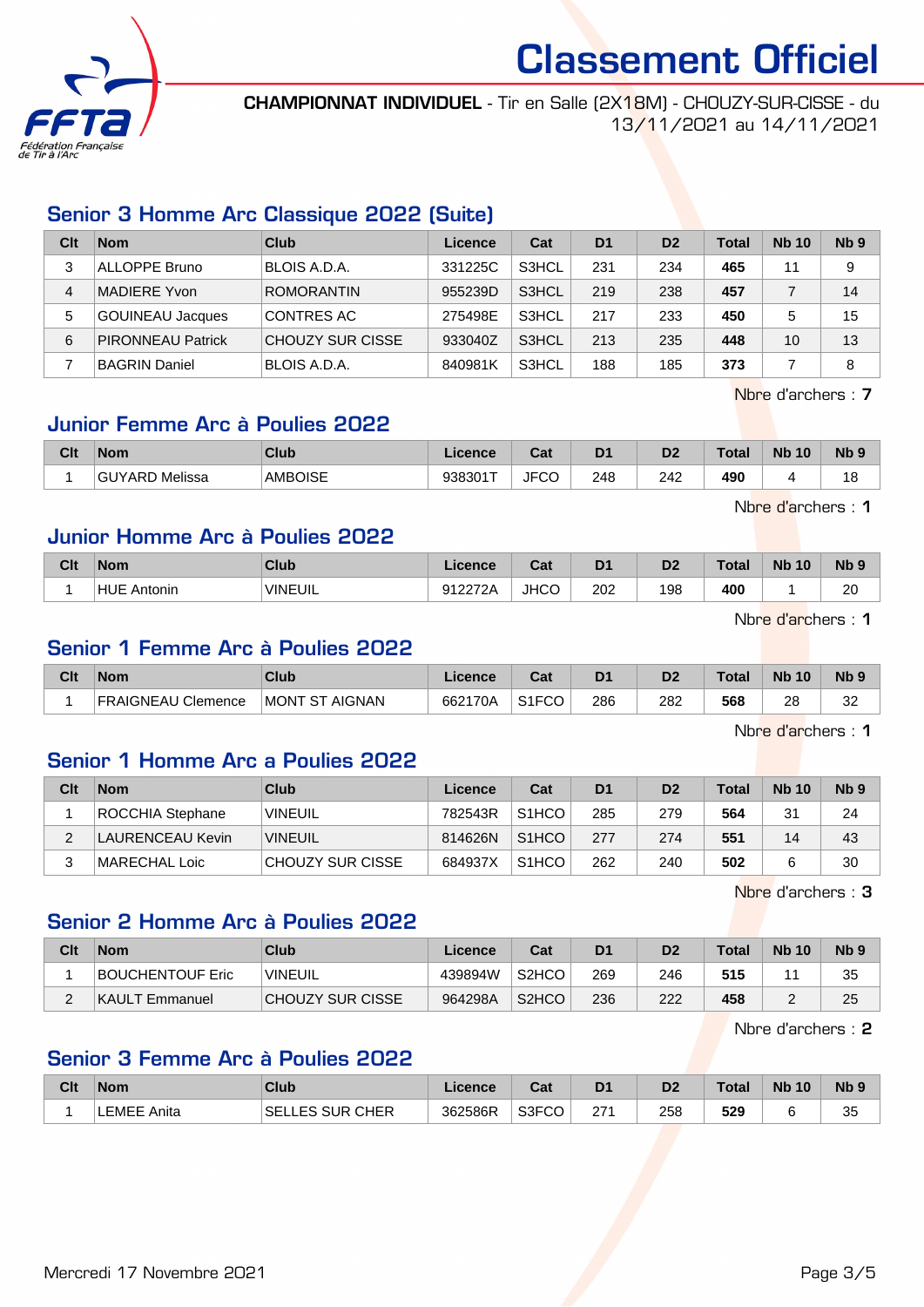

CHAMPIONNAT INDIVIDUEL - Tir en Salle (2X18M) - CHOUZY-SUR-CISSE - du 13/11/2021 au 14/11/2021

### Senior 3 Femme Arc à Poulies 2022 (Suite)

| Clt      | <b>Nom</b>                 | Club              | Licence | Cat   | D <sub>1</sub> | D <sub>2</sub> | Total | <b>Nb 10</b> | N <sub>b</sub> <sub>9</sub> |
|----------|----------------------------|-------------------|---------|-------|----------------|----------------|-------|--------------|-----------------------------|
| <u>.</u> | GOUINEAU-COLLE<br>Patricia | <b>CONTRES AC</b> | 394084C | S3FCO | 259            | 229            | 488   |              | 30                          |

Nbre d'archers : 2

# Senior 3 Homme Arc à Poulies 2022

| Clt | <b>Nom</b> | Club           | icence  | ⊶ ∼<br>ual | D <sub>1</sub> | D <sub>0</sub> | Total | <b>Nb 10</b> | Nb <sub>9</sub> |
|-----|------------|----------------|---------|------------|----------------|----------------|-------|--------------|-----------------|
|     | Philippe   | <b>VINEUIL</b> | 596914V | S3HCO      | מדמ<br>ے اے    | 274            | 546   | ن⊦           | 40              |

Nbre d'archers : 1

# Adultes Femme Bare Bow 2022

| Clt | <b>Nom</b>            | Club                    | Licence | Cat                | D <sub>1</sub> | D <sub>2</sub> | Total | <b>Nb 10</b> | Nb <sub>9</sub> |
|-----|-----------------------|-------------------------|---------|--------------------|----------------|----------------|-------|--------------|-----------------|
|     | <b>SIMONIN Claire</b> | BLOIS A.D.A.            | 805473P | S <sub>2</sub> FBB | 203            | 216            | 419   |              |                 |
|     | <b>GRANIT Joelle</b>  | <b>VINEUIL</b>          | 818997P | S <sub>2</sub> FBB | 196            | 153            | 349   |              |                 |
| ຈ   | <b>VASSEUR Annick</b> | MONTOIRE SUR LE<br>LOIR | 726789N | S <sub>2</sub> FBB | 125            | 123            | 248   |              | ≏<br>د.         |

Nbre d'archers : 3

# Adultes Homme Bare Bow 2022

| Clt | <b>Nom</b>      | Club                           | Licence | Cat                            | D <sub>1</sub> | D <sub>2</sub> | Total | <b>Nb 10</b> | Nb <sub>9</sub> |
|-----|-----------------|--------------------------------|---------|--------------------------------|----------------|----------------|-------|--------------|-----------------|
|     | GRANIT Franck   | <b>VINEUIL</b>                 | 758178G | S <sub>2</sub> H <sub>BB</sub> | 214            | 211            | 425   |              | 12              |
| າ   | HUTINET Marc    | MONTOIRE SUR LE<br><b>LOIR</b> | 412338U | S3HBB                          | 100            | 120            | 220   |              |                 |
| 3   | AUTERIOUX Bryan | BLOIS A.D.A.                   | 758292F | S <sub>1</sub> H <sub>BB</sub> | 62             | 56             | 118   |              |                 |

Nbre d'archers : 3

# Autres tirs

#### Cadet Femme Arc Classique 2022

| Tir   | <b>Nom</b>     | Club                    | Licence | $\sim$<br>⊍a               | D <sub>1</sub> | D <sub>2</sub> | Total | <b>N<sub>b</sub></b><br>10 | N <sub>b</sub> <sub>9</sub> |
|-------|----------------|-------------------------|---------|----------------------------|----------------|----------------|-------|----------------------------|-----------------------------|
| Tir 2 | GALIERO Oceane | <b>CHOUZY SUR CISSE</b> | 908751Y | $\sim$ $\sim$<br>ັ⊢ບ∟<br>◡ | 228            | 244<br>2 I     | 439   |                            | $\overline{a}$<br>ن ا       |

Nbre d'archers : 1

#### Junior Homme Arc Classique 2022

| Tir       | <b>Nom</b>          | Club                                               | icence  | r.,<br>uai  | D <sub>1</sub> | D <sub>2</sub> | <b>Total</b>     | <b>Nb</b><br>10 | <b>N<sub>b</sub></b> |
|-----------|---------------------|----------------------------------------------------|---------|-------------|----------------|----------------|------------------|-----------------|----------------------|
| Tir.<br>- | 'GALIERO<br>Antonin | <b>SUR CISSE</b><br>$\sim$ $\sim$<br><b>CHOUZY</b> | 861371Y | <b>JHCL</b> | 240            | 232            | ,,,<br>4<br>71 L |                 | ت ا                  |

Nbre d'archers : 1

# Senior 1 Homme Arc a Poulies 2022

| <b>Tir</b> | <b>Nom</b><br>------ | Club | icence | ורי<br>ual | $\mathbf{D}$<br>◡<br>- - | D <sub>2</sub> | Total | 10<br><b>Nb</b> | Nb <sub>9</sub> |
|------------|----------------------|------|--------|------------|--------------------------|----------------|-------|-----------------|-----------------|
|            |                      |      |        |            |                          |                |       |                 |                 |